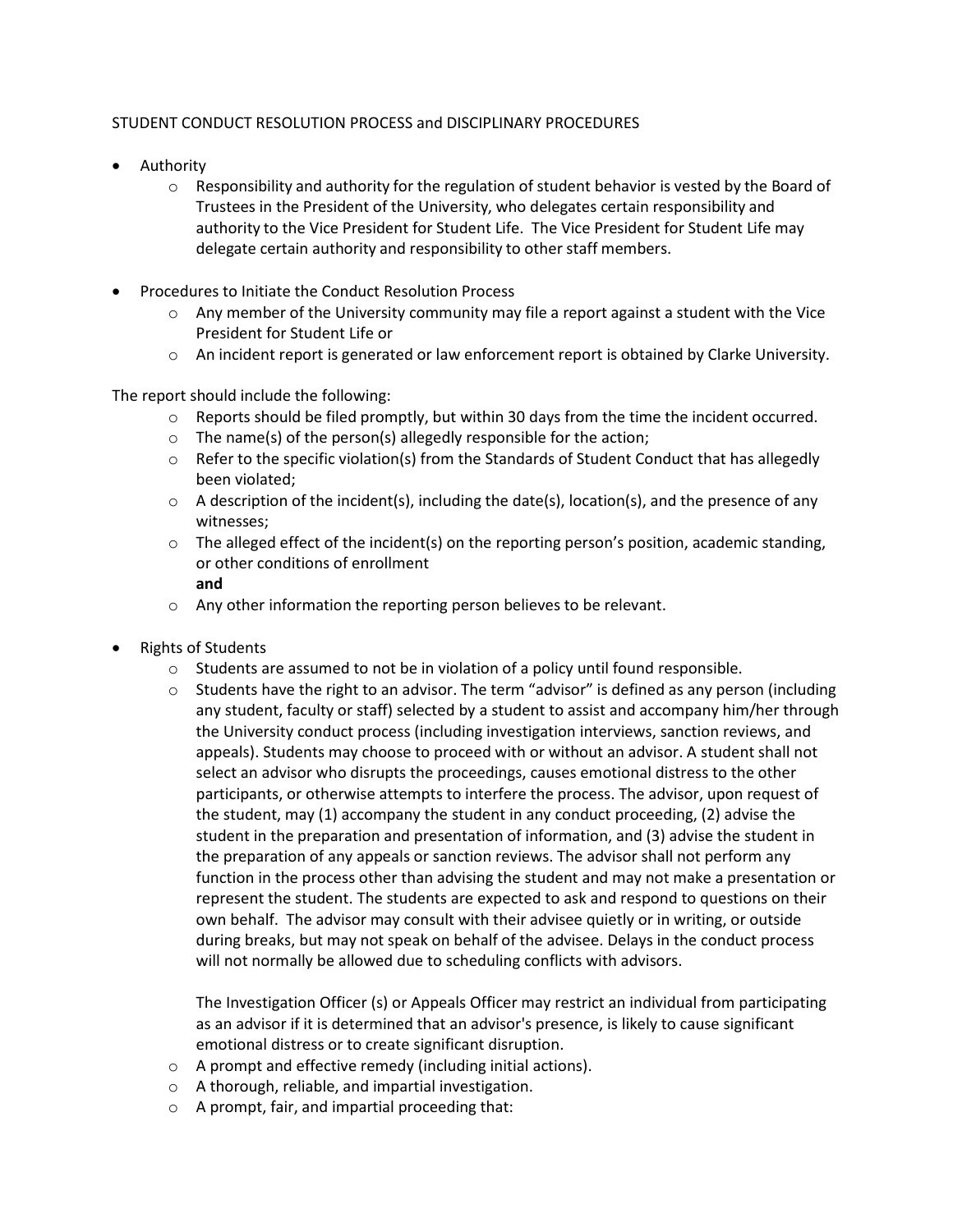- Is completed within reasonable time frame. Time frames may be extended for good cause with written notice to both the reporting and responding persons of the delay and reason for the delay.
- Is conducted in a manner consistent with institutional policies and is transparent.
- Includes timely warning notice of meetings at which reporting or responding persons, or both, may be present.
- Provides timely and equal access to information that will be used during meetings.
- Is conducted by officials who do not have a conflict of interest or bias for or against either of the parties.
- $\circ$  Written notification of the outcomes, including findings, sanctions and the rationales therefor, and appeal options.
- o A preponderance of evidence standard.
- $\circ$  Changes in housing, academic support and counseling access, to the extent that these options are available and determined to be necessary.
- o Freedom from retaliation.
- $\circ$  A statement of applicable campus policies and procedures and a list of all sanctions that Clarke University may impose following the student conduct resolution proceeding.
- $\circ$  The right to be present at all meetings. If a student chooses to not appear at a meeting, the investigation process will continue. A student who fails to appear at a scheduled meeting within the conduct resolution process, upon proper notice of such a meeting, may be may be found guilty of the alleged conduct and immediately suspended from classes by the President or her/his representative. An additional charge for non-compliance with a University official may be filed as a result of the failure to appear.
- Investigation Process
	- $\circ$  Upon receipt of information that may initiate the Conduct Resolution Process, a primary investigator will be assigned to the incident.
		- **E** A second person may accompany the primary investigator during interviews with the reporting and responding students, and witnesses so that information obtained during the interviews can be corroborated. In certain cases, the University may appoint a third party to conduct the investigation. Witnesses are not to disclose to others that they have been interviewed or the nature of the questions asked in order to maintain the integrity of the investigation. Violation of this directive shall be a basis for disciplinary action or other sanctions as determined by the University.
	- $\circ$  The investigator will determine if any interim accommodation is required pending the outcome of the investigation. This may include: interim suspension, change in housing assignment, change in academic schedule, restriction from facilities, restriction from interaction with a specific person(s), or other remedial short-term action.
	- $\circ$  The investigator will develop an investigative plan, including a witness list, evidence list, timeframe, and order of witness interviews.
	- o Efforts will be made to complete the investigation promptly.
	- $\circ$  The primary investigator will prepare a written report following the completion of the investigation. The report will include:
		- A summary of the initial report
		- A summary of the response by the responding student
		- A summary of statements and information obtained during the investigation.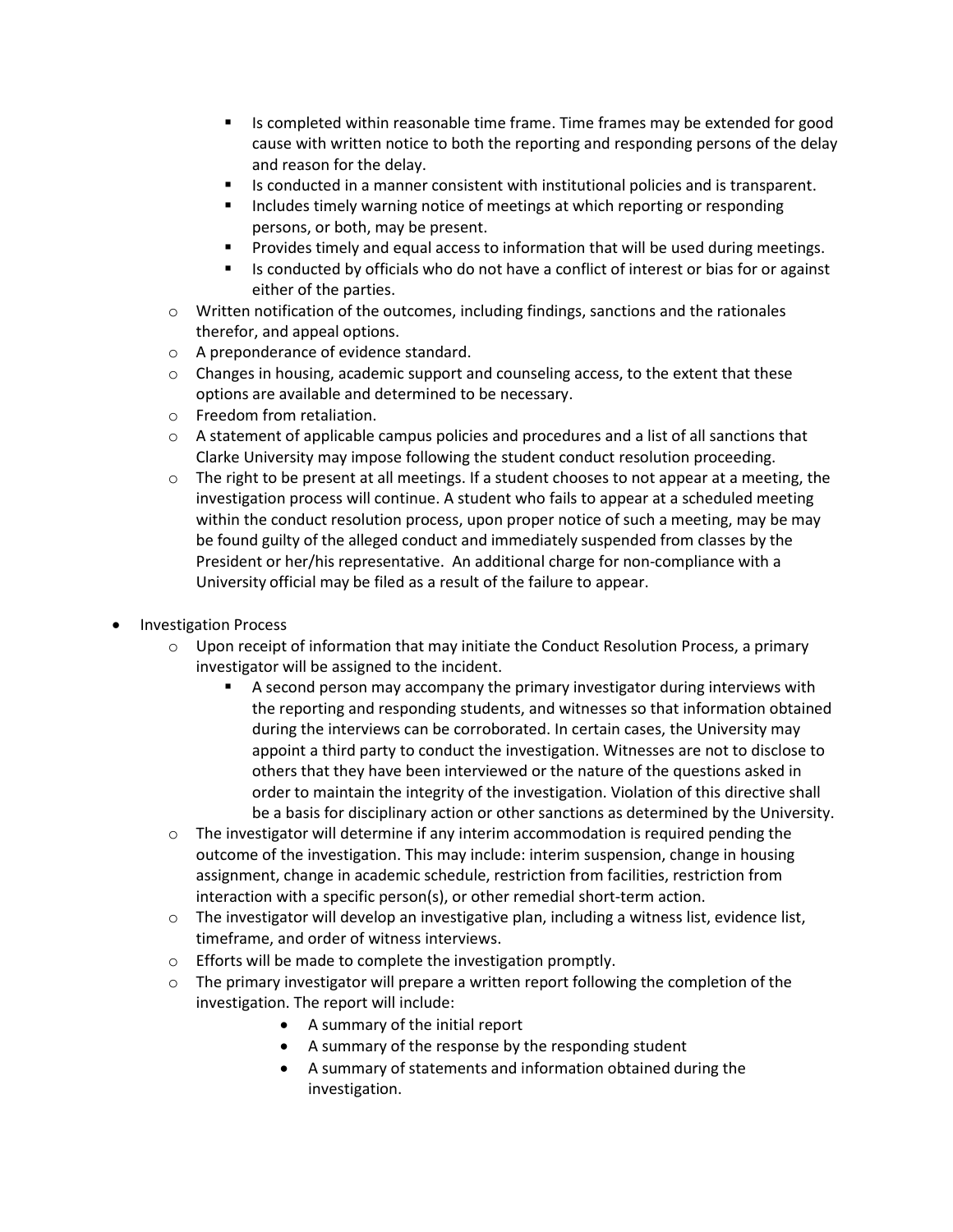- A decision on whether a policy violation(s) occurred
- An explanation to support the decision. Findings must be supported by a preponderance of the evidence (more likely to have occurred than not)
- A summary of prior policy violations against the responding party
- A sanction (s)
- The rational for a sanction (s)
- $\circ$  The findings and sanctions will be presented in writing to the reporting and responding persons. Sanctions will be applied with the intent to stop the policy-violating behavior, prevent its recurrence, and remedy its effects on the victim and the University community.
- $\circ$  Information on the University appeal process will be provided to both parties. Each party has the right to request an appeal.

## • Investigators

The assigned investigator will be the lowest-level of administrator appropriate to the alleged policy violation as determined by the Vice President for Student Life. The Director of Residence Life, Assistant Director of Residence Life, Director of Engagement and Intercultural Programs, and the Assistant Director of Engagement and Intercultural Programs serve as investigators in the Student Conduct Resolution Process. In some circumstances, the Vice President for Student Life may assign other faculty or staff, and/or a third party from outside the University Community to serve as investigators.

## • Sanctions

The purpose of a sanction is to end the policy-violating behavior, prevent its recurrence, and remedy its effects on the community and its members. Responsibility for enforcement of sanctions rests with the Vice President for Student Life and his/her designee. A record of disciplinary action will be kept on file with the Vice President for Student Life Office.

Records will be kept for five calendar years from the student's terminating date from the University. Records in which the resulting sanction is suspension or expulsion are retained permanently. Sanctions are progressive during the student's enrollment in the University. The severity of the violation, prior violations, and the behavior's impact on the University community will be taken into account when determining a sanction. Sanctions can include the following:

- $\circ$  Warning Notice to the student, orally or in writing, that continuation or repetition of the conduct in question, within a period of time in the warning, may be cause for more severe disciplinary action.
- o Probation The sanction is imposed for a definite period of time. Probation may include the loss of privileges as may be consistent with the offense committed.
	- Residence Hall Probation This sanction is imposed for violations of the housing agreement. A student involved in further incidents within a specified time may result in more severe disciplinary action.
	- Disciplinary Probation This sanction may include loss of privileges campus-wide including participation in student organizations, athletic teams, activities, and programs. The disciplinary authority may impose a penalty of suspension if the student is involved in any act of misconduct including violation of the terms of probation, during the probationary period.
	- $\circ$  Suspension Separation of the student from the University for a specified